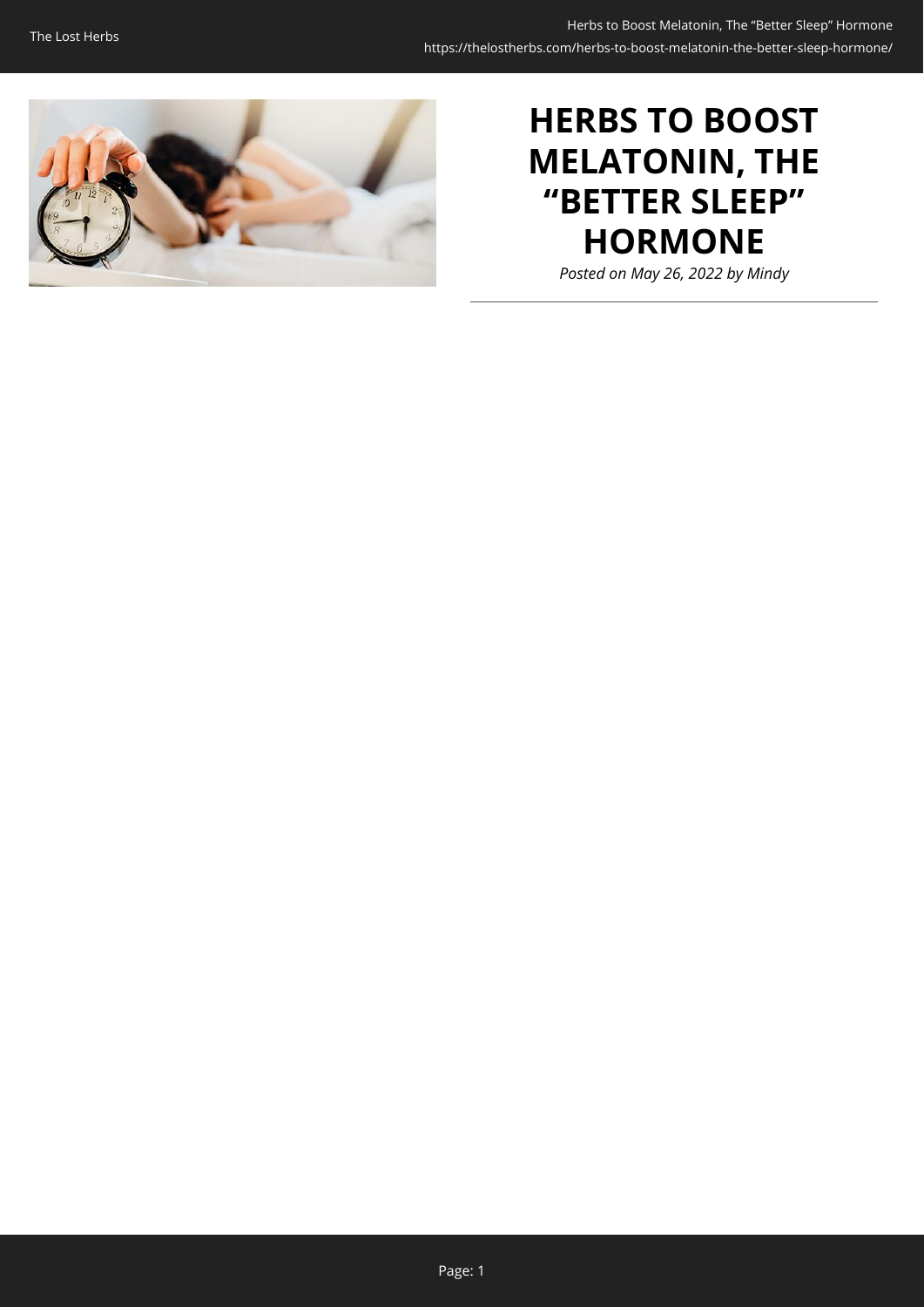If you have problems sleeping, I am sure you have heard these two terms frequently: serotonin and melatonin. Before moving on to the herbs that boost melatonin, let's first understand the role that serotonin and melatonin play in sleep.

#### **Serotonin and Melatonin**

Serotonin simply is a neurotransmitter that the body uses to make its own melatonin. This hormone with other hormones helps decide when you sleep, how much, and the quality of sleep.

Melatonin is also a hormone that is involved in your ability to sleep. This hormone is released into the brain but not haphazardly. In a nutshell, as the day gets darker or night begins to fall, more melatonin is released to prepare one for sleep. The reverse happens as the dark gets lighter. Less melatonin is released as the sun rises and you wake up. This is also called the circadian rhythm. But there is a catch, not only does the amount of light in the day affect melatonin release but also serotonin levels. If the amount of serotonin is too high or too low, the amount of melatonin will be affected. This, in turn, affects the amount and quality of sleep.

Boy, it does seem to be a vicious cycle between having the right amount of hormones so that you can sleep. To complicate the issue, if you suffer from insomnia or jet lag then the situation becomes more complicated.

While herbs that are used to increase serotonin production are well known, the role this hormone plays in sleep is not as common. Why? Serotonin is also known to enhance mood or reduce depression while at the same time aiding in helping one sleep.

Thankfully, medicinal herbs offer a safe and effective solution for sleep problems..

#### **St. John's Wort** *(Hypericum perforatum)*

Now, when it comes to St. John's Wort, it tends to do double duty. It is used as a treatment for depression but it also contains melatonin. Yes, you can buy capsules that contain this herb but why would you want to when you can enjoy a delicious cup of St. John's Wort tea so easily.

To begin the process, put the teapot on to heat some water. Take your tea infuser and add 2 teaspoons of dried St. John's Wort flowers and leaves in the infuser. Put the infuser in the cup, add hot water, and allow it to steep for 10 minutes. After the steeping time has passed, remove the infuser, and sweeten if you would like with some local honey.

Enjoy your hot cup of St. John's Wort tea as you relax.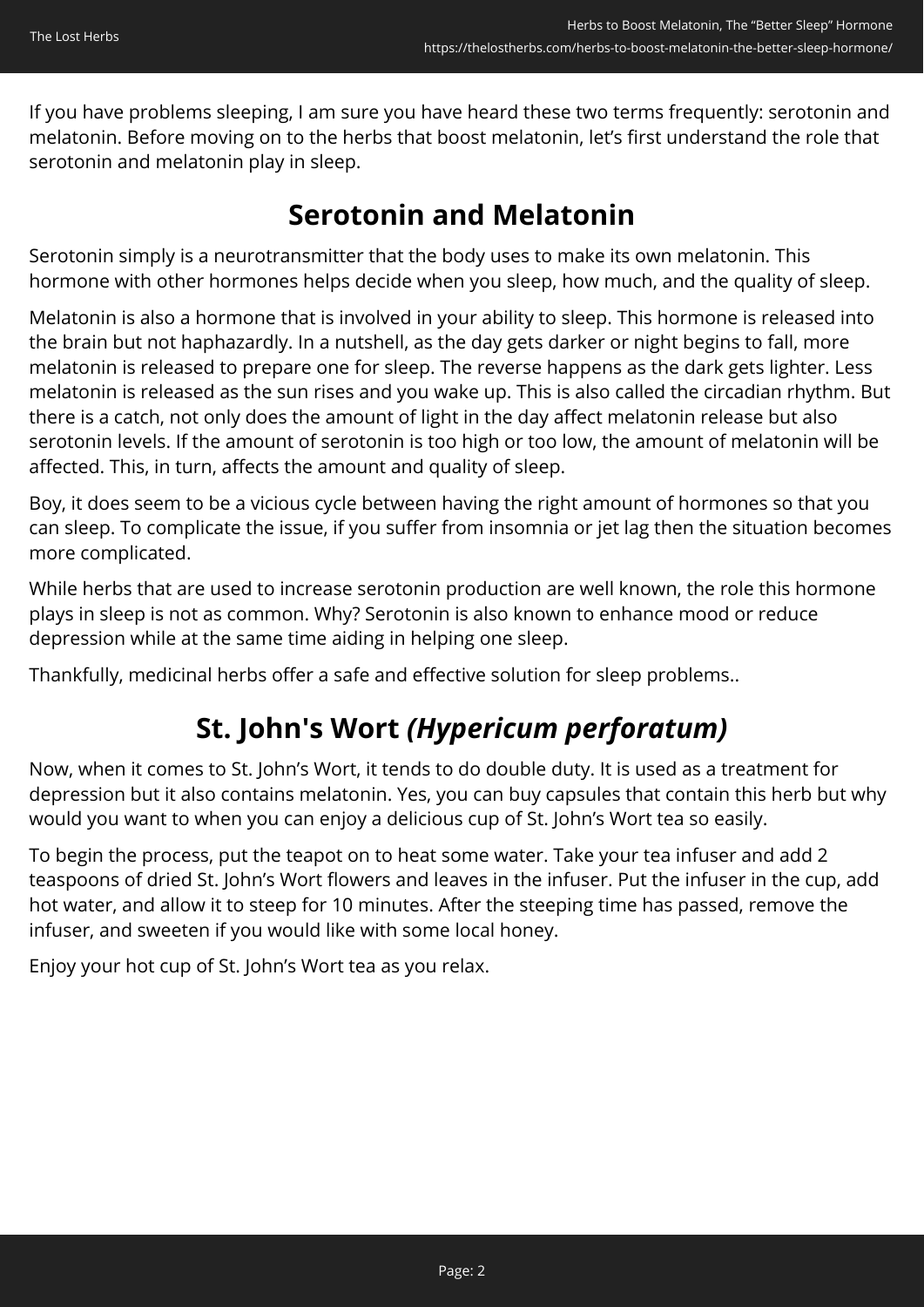#### **Feverfew** *(Tanacetum parthenium)*

Another herb that does contain melatonin is feverfew. This may be a surprise since this herb is famously known as one used to treat headaches but recent studies have also shown that it does contain melatonin. As with St. John's Wort, you can make tea. Unlike the previous herb, you will need to use fresh. To start the process, take the feverfew leaves and chop them.

Take 1 teaspoon of the chopped leaves and place in a tea infuser. Once the water is hot, pour 10 ounces over the infuser and allow the tea to steep for 5 minutes. Next, remove the infuser and enjoy.

Feverfew should only be used as fresh so how do you enjoy its deliciousness year-round? Well, one approach is to grow it inside, which may or may not work for you. Another technique is to take advantage of the herb while it is fresh by making herbal butter that can be used later in the day to add melatonin to your diet. When it comes to making this herbal butter, it is really easy and freezes well for when feverfew is not available fresh.

What you will need for the herbal butter is 7 ounces of butter softened, 1 tablespoon of fresh feverfew leaves, 2 teaspoons each of flat-leave parsley, fresh tarragon, and powdered ginger. You will also need 1 heaping teaspoon of fresh lemon zest, and salt and pepper to taste. Once you have all your ingredients, take your feverfew, parsley, and tarragon to the chopping board and finely chop. Place your softened butter in a bowl and mix the fresh herbs, ginger, and lemon zest into it. Taste and season with salt and pepper as needed.

Now, you can freeze in a log shape or make little herbal butter patties by placing the butter in a silicon muffin tin. Regardless of the shape, this butter is a wonderful addition to an evening meal especially if you feel you need a melatonin boost.

# **Black Pepper** *(Piper nigrum)*

Another herb that you may be surprised contains melatonin is black pepper. Yes, I said black pepper. A recent study tested the leaves of the black pepper plant (*Piper nigrum*) and found that it contains melatonin. Now, black pepper leaves are not something that is easily found but you can find culinary black pepper everywhere. While adding this spice to your food is a great start, another approach is to make golden milk.

Golden milk is simple to make and combines the benefit of tryptophan with black pepper to help you sleep. To begin this recipe, heat up 1 cup of dairy milk. Once warm but not scolding, add ¼ teaspoon turmeric powder, ½ teaspoon of cinnamon, ½-inch piece of fresh, peeled ginger, and a pinch of black pepper. Now, when it comes to the amount of black pepper, remember this is to taste. At this point, keep the heat low under the simmering milk and steep for several minutes.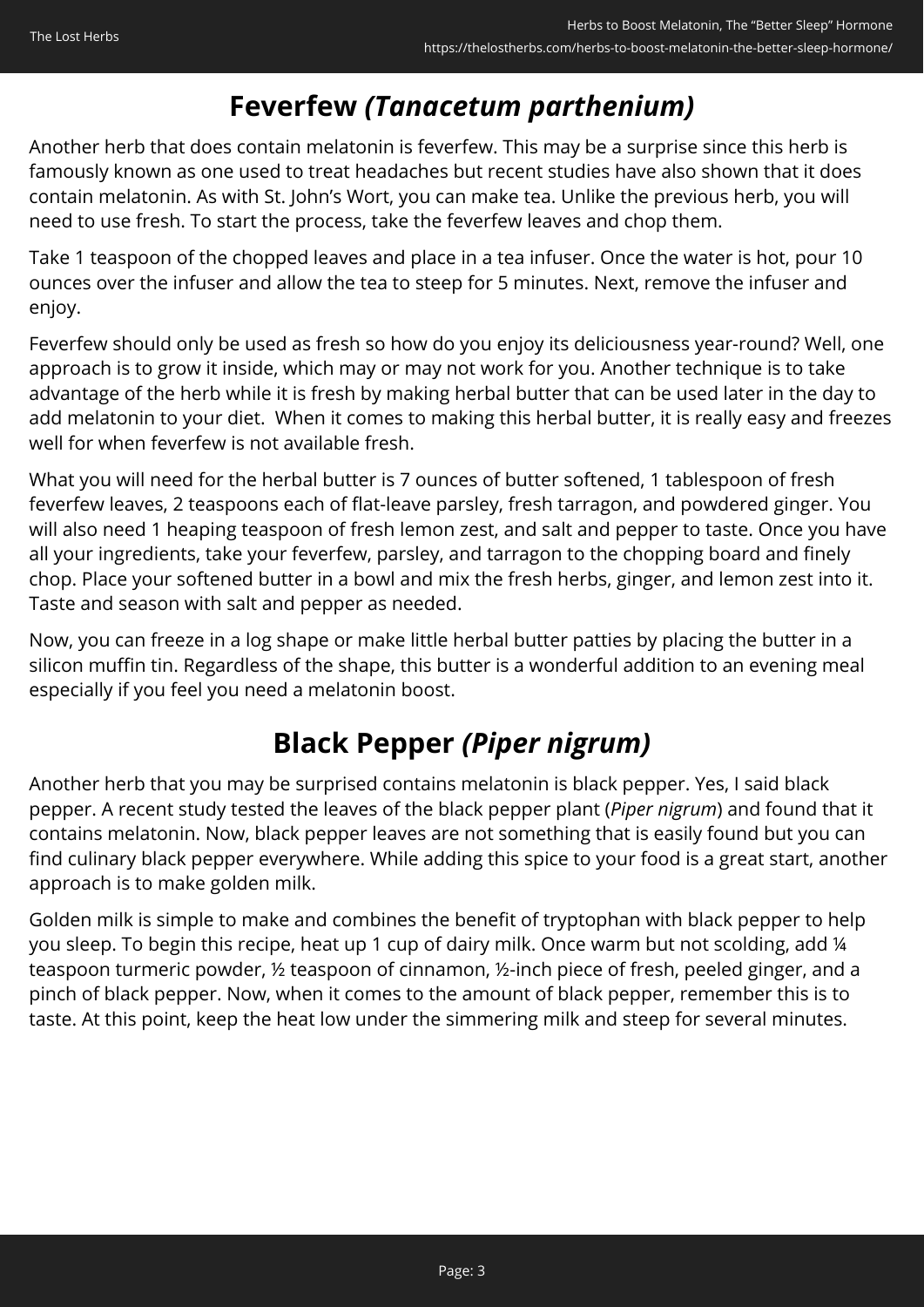After the milk has been steeped, remove it from the heat, take out the ginger root, and add honey to taste. Whisk so that all the ingredients are incorporated into the milk. Serve hot or cold.

Each of the following herbs also has unique, beneficial properties that support deep, restful sleep so that you can begin your day on the right foot, refreshed and energetic.

# **Hops (***Humulus lupulus***)**

Hops isn't only for brewing beer, it is also a potent sedative that is an outstanding remedy for sleep issues and anxiety. What's more, hops lowers body temperature, thereby encouraging relaxation and increased sleep time.

Hops also boosts the production of the neurotransmitter gamma-aminobutyric acid (GABA), a calming brain chemical.

When combined with valerian, [this herbal duo supports deep, restful sleep and helps to defeat the](https://pubmed.ncbi.nlm.nih.gov/16335333/) [symptoms of insomnia.](https://pubmed.ncbi.nlm.nih.gov/16335333/)

### **Valerian (***Valeriana officinalis***)**

Valerian is known for calming the nervous system and improving the quality and length of sleep.

It increases levels of GABA, soothes stress and anxiety, and helps you to fall asleep faster.

### **German Chamomile (Matricaria chamomilla)**

A lovely herb with cheerful white flowers and a sunny central disk, chamomile is a popular remedy for gently calming the nervous system and easing stress. It contains the antioxidant apigenin, which can help to induce sleep.

Additionally, chamomile's antispasmodic action relaxes the muscles and soothes body aches that may cause sleep disruption.

#### **Passionflower (***Passiflora incarnata***)**

A stunning flower with a long history of use, passionflower helps with a variety of health concerns — including insomnia, ADHD, and anxiety.

When using St. John's Wort and feverfew, it is very important to talk to your doctor before consuming the teas mentioned. Do not drink any tea made from St. John's Wort or feverfew if you are pregnant or nursing. Also, do not give tea to children without a doctor's consent.

Now while these concerns are for St. John's Wort and feverfew, do not neglect to discuss your use of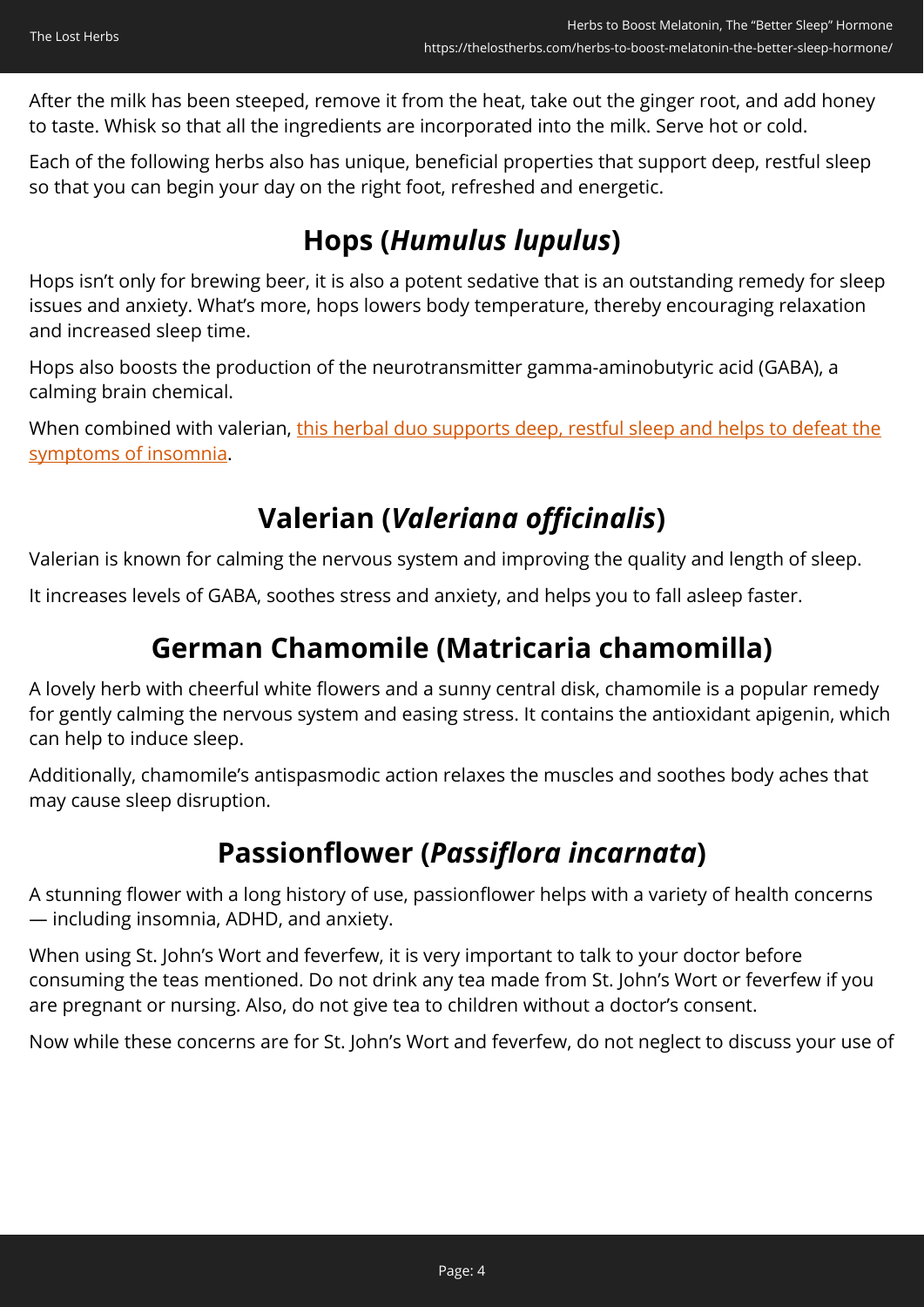golden milk if this is something that is used often. Yes, the ingredients are culinary but some herbs can have interactions with certain medications. In doing so, it is better to lean toward the safe side.

While the recipes mentioned above can help with sleep, there are other things that can also be done that work hand in hand with melatonin. Start the day off right by getting some sunlight. Take a break from technology in the evening and set the mood for the evening by dimming the lights early. Lower the temperature of your bedroom to mimic the coolness that one experiences outside during the evening.

Also, make sure that you are eating healthy. There are many foods that contain melatonin and eating a balanced diet can help you with your melatonin levels. The last tip is the hardest to achieve. What is it? Well, you may have already guessed. It is reducing stress. How you do this is truly an individual choice. Mediation is one technique that can help you wind down and be a great habit to develop for the end of the day. Another approach is journaling, which many find helpful since it is a wonderful way of reducing worrying and what some call the "monkey brain" or a brain that will not settle down. Regardless of what evening habit you decide to combine with your melatonin containing herbs, the key is to turn it into a habit that sets the scene for a good night's sleep.

Formulated to help you fall asleep faster and stay asleep longer, the **[Sleep Blend Tincture](https://nicolesapothecary.com/products/sleep-blend-support?rfsn=5642246.05c3d29&utm_source=refersion&utm_medium=affiliate&utm_campaign=5642246.05c3d29&subid=C02MelatoninSS)** is a convenient, easy-to-use blend of hops, valerian, German chamomile, passionflower, and magnesium glycinate. Visit the [apothecary](https://nicolesapothecary.com/products/sleep-blend-support?rfsn=5642246.05c3d29&utm_source=refersion&utm_medium=affiliate&utm_campaign=5642246.05c3d29&subid=C02MelatoninSS) today to read about these outstanding herbs for promoting deep, rejuvenating sleep.

#### **You may also like:**

**[Are You Sleeping In This Position? Here's How It Can Affect Your Health](https://thelostherbs.com/are-you-sleeping-in-this-position-heres-how-it-can-affect-your-health/) [What Happens When You Put Onions in Your Socks While You Sleep?](https://hop.clickbank.net/?affiliate=easycellar&vendor=homedoc&tid=C02MelatoninHerbsHMD)** (Video) **[Better Than Sleeping Pills](https://thelostherbs.com/better-than-sleeping-pills/) [Homemade Deep Sleep Salve](https://thelostherbs.com/homemade-deep-sleep-salve/) [The 6 Best Bedtime Teas To Help You Sleep](https://thelostherbs.com/the-6-best-bedtime-teas-to-help-you-sleep/)**